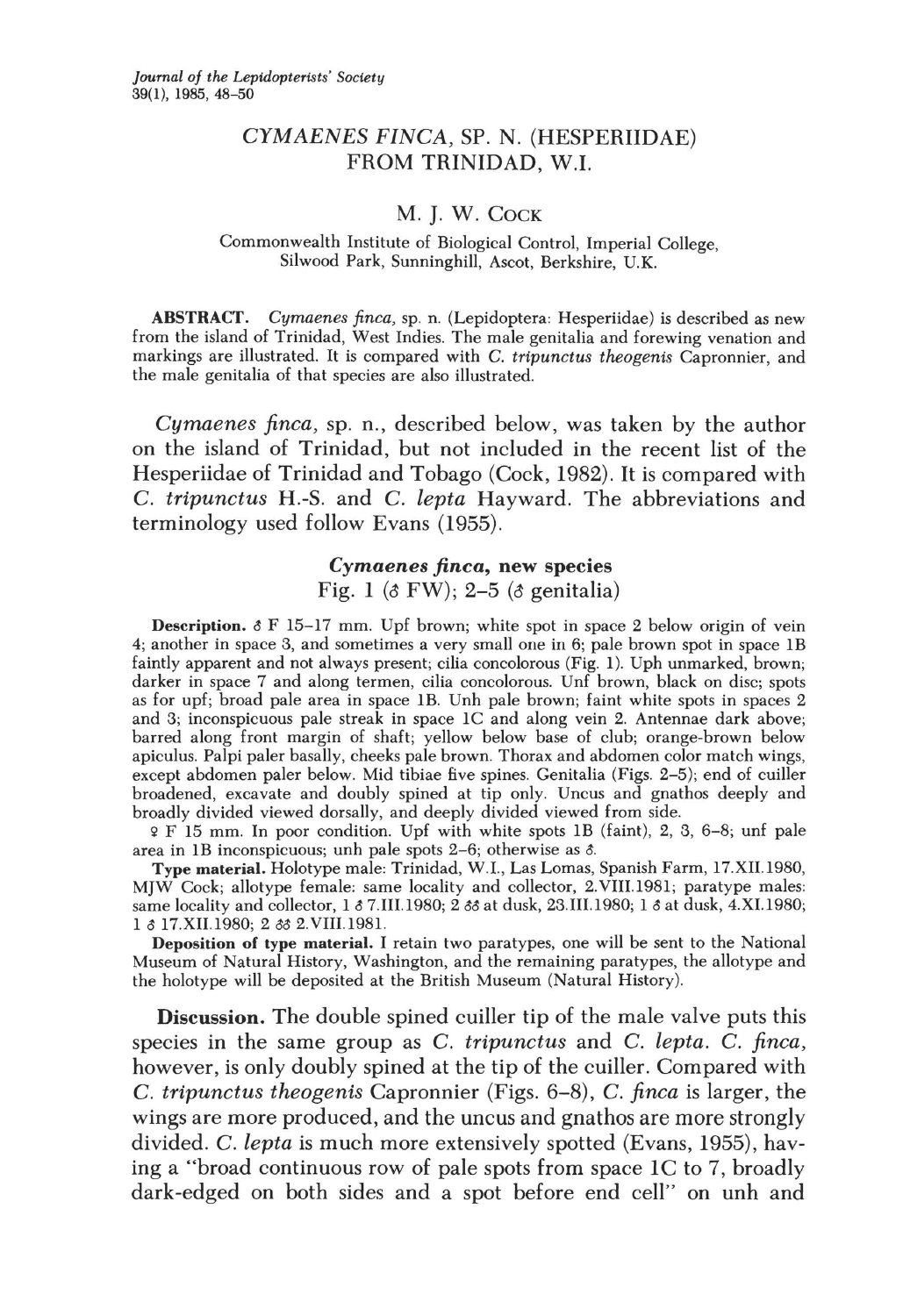

FIG. 1. FW venation and UPS markings of & *Cymaenes finea,* sp. n.

"generally conspicuous white spots in spaces IB, 2, 3 and 6-8 and may be cell dot" on upf.

The type locality, Spanish Farm, is a small patch of lowland forest on a ridgetop, just north of the road from Las Lomas to San Rafael.



FIGS. 2-5. Male genitalia *Cymaenes finea,* sp. n. 2, dorsal view uncus and gnathos. 3, lateral view without claspers. 4, left clasper internal view. 5, left clasper ventral view.